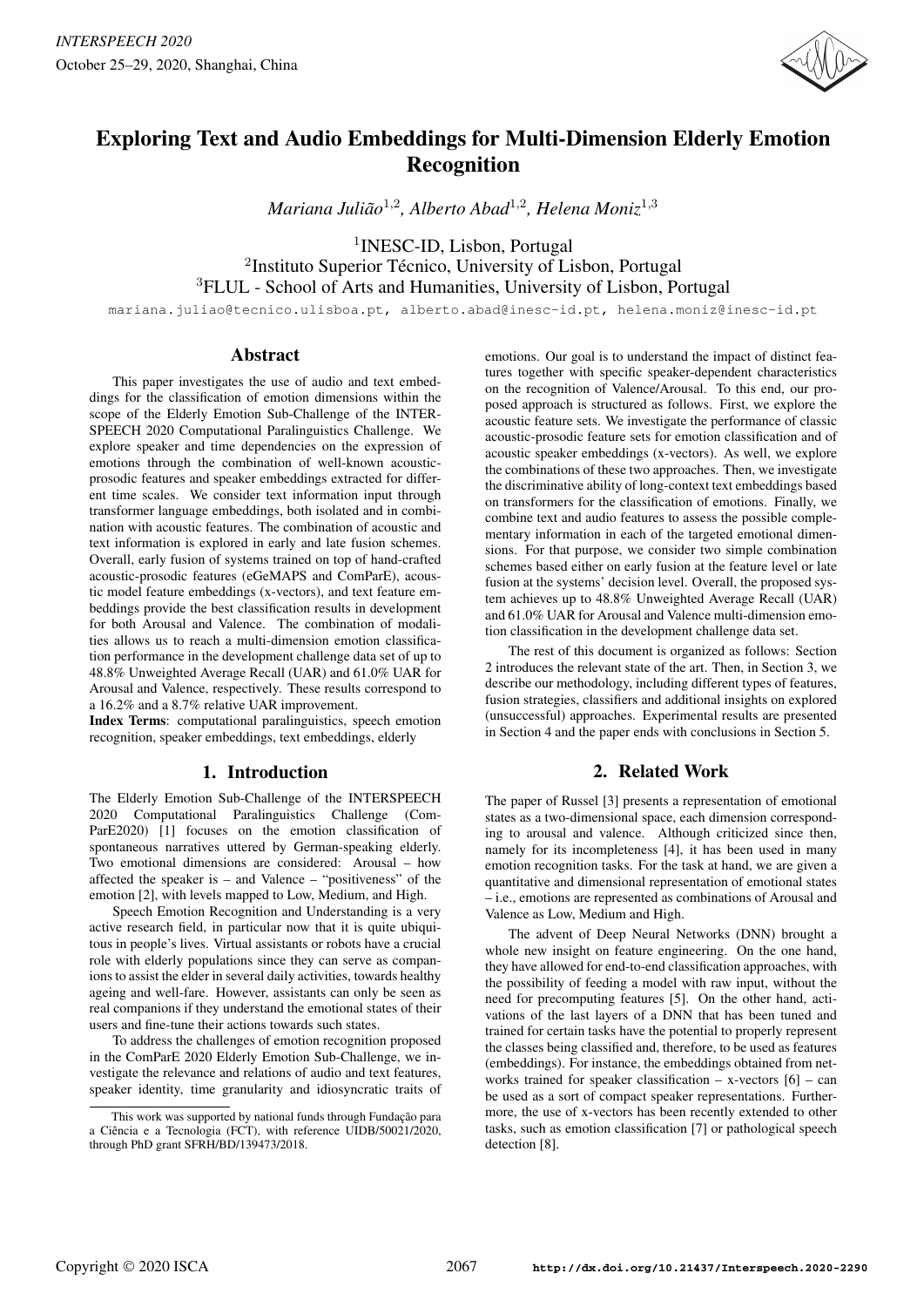These neural representations have also played a remarkable role in Natural Language Processing tasks, as they have fuelled most of its recent achievements – from language modelling to machine translation [9]. Pre-trained models for ELMO [10], GPT [11] or BERT [12] allowed researchers to obtain better results with fewer data and less computation effort, as they can easily be fine-tuned and implemented for other tasks. Text embeddings have already been used for emotion classification, as in the case of [13].

Although audio and text can be used separately for emotion classification, it seems that these modalities do not have the same discrimination power for both dimensions of emotion. According to Karadogan and Larsen [14], valence is better recognized with semantic features, whereas arousal is better recognized with acoustic features. The authors explain it with the fact that valence is more related to the actual content of what is being said, while arousal is more associated with the way it is said. Ultimately, the combination of modalities was reported to provide better overall results than the ones provided by each modality alone.

Taking into account the positive impact that the use of feature embedding representations has recently shown in several tasks of speech and text classification, as well as the referred known complementary contribution of both types of modalities for emotion recognition, we focus here on the study of the possible synergies of this type of feature embeddings for the Com-ParE 2020 Elderly Emotion Sub-Challenge.

# 3. Methods

#### 3.1. Acoustic features

All acoustic features are extracted for fixed-length audio chunks. The output of the classification of each narrative will then result from either voting the output of each chunk or from the classification of the averaged features of all chunks, as described next in Subsection 3.4.

# *3.1.1. Hand-crafted features*

In this work, we consider two sets of hand-crafted or knowledge-based engineered features extracted using the openSMILE toolkit [15]: ComParE2013 and eGeMAPS.

The ComParE Acoustic Feature Set [16], from the challenge of 2013, is a set of 6373 functionals over a set of low-level descriptors (LLD), which has mostly been used for paralinguistic tasks in the last decade. As a very complete set, many of its features can be redundant or irrelevant for certain tasks. As well, its size can sometimes be overwhelming for some classifiers.

The Geneva Minimalist Acoustic Parameter Set [17] is a small set of voice parameters, "based on a) their potential to index affective physiological changes in voice production, b) their proven value in former studies as well as their automatic extractability, and c) their theoretical significance" [17]. It comprises both the minimalist set of 62 features (GeMAPS) and the extended set of 88 features (eGeMAPS), the former appending spectral and frequency-related parameters to the minimalist set. Both have provided results close to those attained by ComParE feature set in previous benchmark comparisons [17]. Specifically, when averaging results over many databases [17], eGeMAPS reached the best Unweighted Average Recall (UAR) for Arousal (79.71%), whereas ComParE reached the best UAR for Valence (67.17%). In this work, we have used the set of 88 features, eGeMAPS.

#### *3.1.2. Speaker embeddings: x-vectors*

X-vectors are fixed-dimensional embeddings, extracted from a deep neural network, which takes as input variable-length utterances and are trained to discriminate between speakers [6].

In this work, we extracted 512-dimensional x-vectors for the given audio chunks using a Kaldi speech recognition toolkit [18] model, pre-trained with the new Vox Celeb dataset  $(v2)$  [6, 19]. As the expression of emotion may be speaker-dependent, we decided to explore the potential of these specific speakermodelling features to perform a sort of speaker-wise normalization of the acoustic feature vectors. Thus, we aim at exploring ways of combining previous hand-crafted features obtained for each chunk with speaker embedding information. To do so, we have first computed an average x-vector for each speaker over all their chunks. Then, we have explored the following three different ways of looking into the dependency of emotions on speaker and on time:

- 1. *on-line x-vector*  $(oXv)$  x-vector obtained from the same audio chunk;
- 2. *normalized on-line x-vector* (nXv) x-vector obtained from the same audio chunk normalized by the corresponding average speaker x-vector;
- 3. *speaker x-vector* (sXv) average speaker x-vector.

In the first case, we expect the embeddings to capture the specific speaker-state information that is present in each short segment. In the second case, although the goal is the same, we attempt to emphasize the specific speaker state changes by removing the average speaker characteristics. In the later, by feeding the classifier with constant speaker side information, we expect it to be able to find common characteristics in the way groups of speakers produce their emotions, thus, attaining some sort of speaker adaptive training similar to what is done in automatic speech recognition [20]. In addition to the combination of speaker embeddings with hand-crafted features, in the experimental section we also investigate the potential of online x-vectors ( $oXv$ ) and normalized on-line x-vectors ( $nXv$ ) as individual feature extractors for emotion recognition.

# 3.2. Text Features

According to the recent research in pre-trained language models, multilingual models are able to capture inherent representations of language and, therefore, to support generalization to other languages [21]. For our problem, we foresaw that sources on which German monolingual models had been trained might not have a sufficient representation for the elderly population. Whereas the same is probably the case for multilingual models, as these have shown great ability to generalize, we decided to use the multilingual one. Indeed, to extract text features, we used bert-as-a-service [22], with a pre-trained Multilingual Cased model of 104 languages, 12 layers, 768 hidden states, 12 heads and 110M parameters.

# 3.3. Classification

For classification, we used the same approach as the official challenge baseline [1]. This consists of a linear SVM classifier, input data scaling to zero mean and unit standard deviation, class upsampling to natural factors in train, and complexity optimization.

All reported results correspond to the development partition, with classifiers trained on the train partition. We ran all classifiers for 6 different values of the complexity parameter: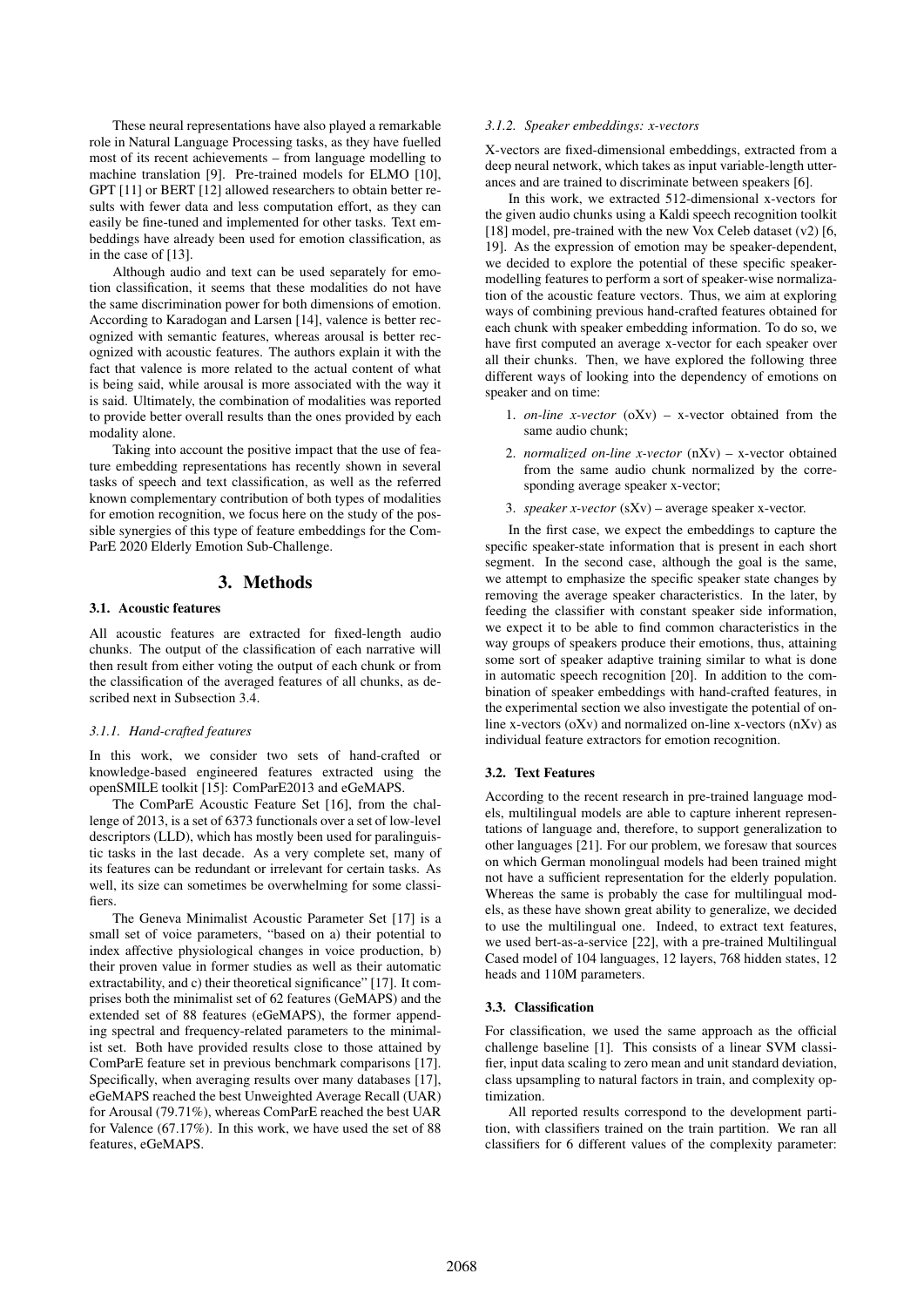$1^{-5}$ ,  $1^{-4}$ ,  $1^{-3}$ ,  $1^{-2}$ ,  $1^{-1}$ , 1. Each of the results we present here corresponds to the best result out of all results obtained for the same features and different values of complexity.

#### 3.4. Narrative predictions generation

In this task, each narrative is given one label for arousal and one label for valence (with levels high, medium or low). The audio of the initial narrative is released as chunks of 5 seconds, which are assigned to the same labels as the entire narrative. Consequently, since classification happens narrative-wise, it is necessary to convert the chunk predictions into a single global narrative prediction. To address this, the baseline uses Majority Voting, assigning to each narrative the most frequently assigned label to its chunks. The UAR is then computed overall narratives. Majority Voting is, thus, our first way of having one label per narrative.

Then, to allow for the combination of acoustic and text modalities at the feature-level (v. Subsection 4.4), all feature vectors for one narrative are summarized into one single feature vector by means of simple feature vector averaging. Thus, we took this as another way of having one single classification for one narrative: classifiers are trained and tested on single narrative averaged vectors.

#### 3.5. Left-Behind Approaches

In the course of the current work, we explored some additional techniques which provided no remarkable results in terms of emotion classification, but which are, nevertheless, worth mentioning:

- *Statistical analysis of the text:* We explored 1) the correlation between labels and the rates of disfluencies (as " $\ddot{a}$ h" or " $\ddot{a}$ hm"), 2) the variation of the text-size for each speaker across emotional states, 3) the average size for each category, in general.
- *Time-informativeness:* With the intuition that not all parts of the same narration are equally informative regarding its emotional state, we investigated whether some parts (audio chunks) tended to be better predicted.
- *Summarization:* For audio chunks, we expected that the different text segments had a different contribution on the overall informativeness of the text. Thus, we attempted to create embeddings from a summarized version of the text obtained with the TF-IDF algorithm (hoping that fewer segments would reduce the disparity amongst them in terms of relevance).

Despite the discouraging results obtained with those approaches, we still believe that there is some potential on investigating methods that leverage differently the contribution of small excerpts of audio or text chunks for the global prediction of emotional state in long narratives.

# 4. Experiments and Results

#### 4.1. Experimental set-up

The data set used in this work is the official corpus released for the Elderly Emotion Sub-Challenge of the INTERSPEECH 2020 ComParE Challenge, comprising 261 recordings of 87 German-speaking elderly participants. Train, Development, and Test subsets have the same number of recordings. For each speaker, there are three different narratives, which are labelled regarding their Arousal and Valence as High, Medium, or Low. The recordings of these narratives have been split into smaller chunks, and those are the audios we have access to. Therefore, to find a global label over all the chunks, we had to adopt the decision strategies in Subsection 3.4. We also have transcriptions of the full text, but without correspondence to each of the chunks of the same narrative. In train, the distribution of the labels of Valence is {L:33, M:30, H:24}, whereas for Arousal it is {L:13, M:44, H:30}, which is why it is subject to upsampling before training the classifier. The metric adopted by the Challenge is the Unweighted Average Recall (UAR).

The best results of the official baseline for the development set are UAR =  $42.0\%$  for Arousal and UAR =  $56.1\%$  for Valence. These were obtained with Bag-of-Audio-Words [23] + SVM and a Linguistic Feature extractor + SVM, respectively [1].

#### 4.2. Audio modality results

Table 1 reports Arousal and Valence UAR classification results obtained with each acoustic feature set for the corresponding best SVM complexity configuration. The Table also includes results for the two approaches considered for attributing a single label to a sequence of items: majority voting (MV) and feature averaging (AVG).

Table 1: *Best UAR [%] in development of each individual acoustic feature set for the majority voting (MV) and feature averaging (AVG) approaches.*

|                     | <b>Arousal</b> |      | Valence |      |
|---------------------|----------------|------|---------|------|
|                     |                |      |         |      |
|                     | МV             | AVG  | МV      | AVG  |
| ComParE (CP)        | 39.1           | 42.7 | 45.7    | 434  |
| eGeMAPS (eG)        | 42.5           | 44.3 | 36.0    | 40.5 |
| on-line $(oXv) Xv$  | 44.7           | 39.3 | 47.5    | 48.8 |
| normalized (nXv) Xv | 35.8           | 33.3 | 40      | 43.5 |

Table 2 shows the results obtained for the different combinations of hand-crafted and embedding acoustic feature sets.

Table 2: *Best UAR [%] in development of combined handcrafted and embedding acoustic feature sets for the majority voting (MV) and feature averaging (AVG) approaches.*

|            |      | <b>Arousal</b> | Valence |            |  |
|------------|------|----------------|---------|------------|--|
|            | MV   | AVG            | MV      | <b>AVG</b> |  |
| $CP + 0Xv$ | 41.0 | 43.1           | 48.3    | 50.0       |  |
| $eG + oXv$ | 44.7 | 44.1           | 49.8    | 48.4       |  |
| $CP + nXv$ | 39.3 | 46.1           | 51.1    | 49.5       |  |
| $eG + nXv$ | 41.8 | 40.5           | 46.7    | 43.8       |  |
| $CP + sXv$ | 41.7 | 44.2           | 48.0    | 48.7       |  |
| $eG + sXv$ | 40.1 | 37.0           | 46.9    | 46.4       |  |

Amongst each acoustic feature set, Table 1, on-line xvectors provided the best results. As for the remaining acoustic feature sets, it is hard to find general tendencies on which perform best. As well, no voting approach seems to be better. For the combination of acoustic feature sets Table 2, the best results for Arousal and Valence are obtained for the ComParE set and normalized x-vectors, with feature averaging in one case, and majority voting in the other, although no feature combination nor averaging approach seems to be better than another. It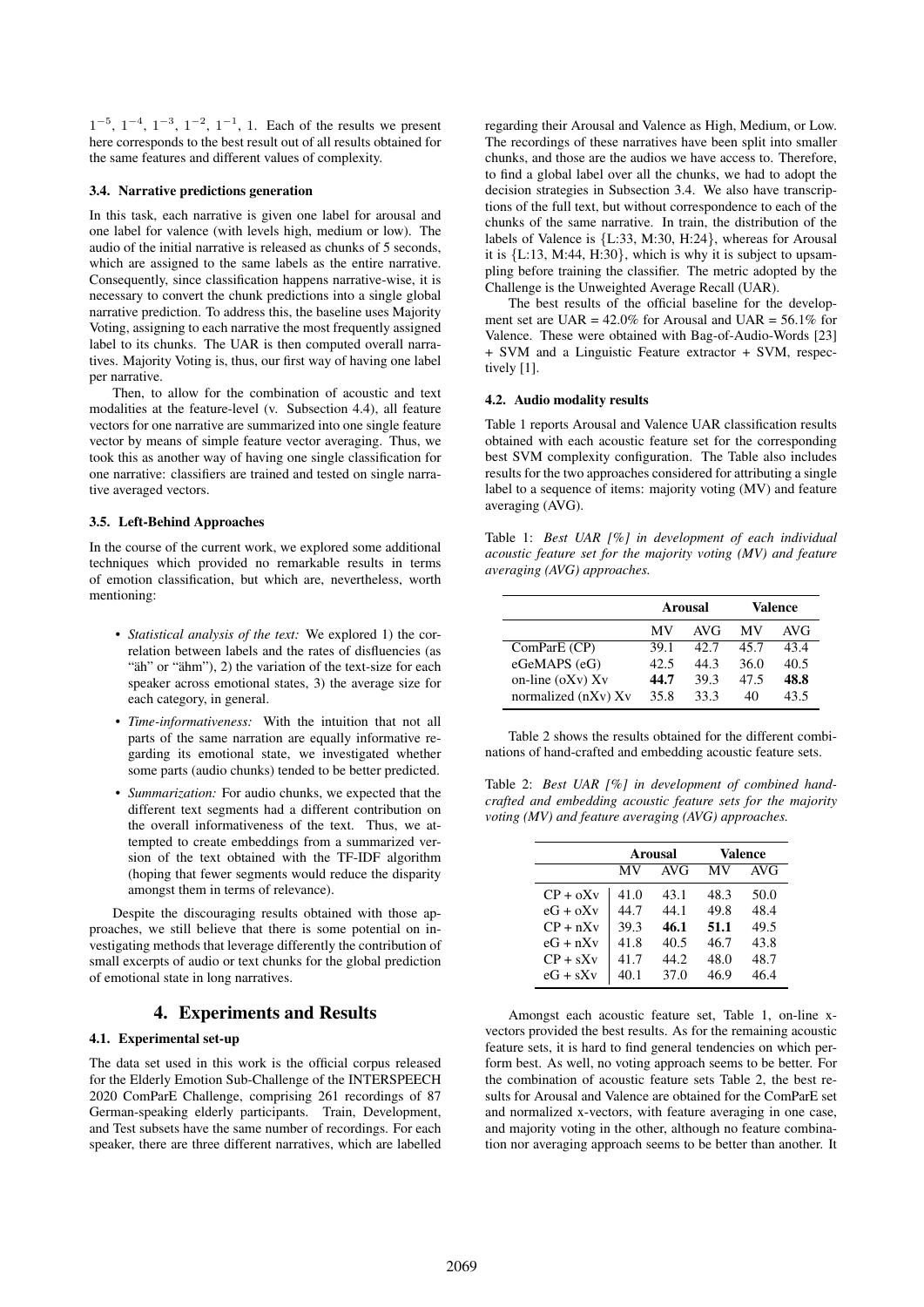is noticeable, though, that the combination of different feature vectors steadily improves the performance.

Furthermore, although the number of features in each set may vary considerably, it seems to have no direct impact on the classification.

#### 4.3. Text modality results

To keep the size of the input to BERT within its natural limits, we have extracted the embeddings for sentence-like units of each text. The embedding corresponding to the narrative is the average embedding over all the embeddings. The best results of the SVM classification of these embeddings on the development set are UAR =  $40.6\%$  for Arousal and UAR =  $58.8\%$  for Valence.

Whereas for Arousal the UAR is still under the baseline, for Valence it is already above. This matches the principle that text has a higher contribution to Valence than acoustics.

Linguistic modelling of the baseline was initially obtained from a German BERT model. The best result for Arousal –  $40.6\%$  – is the same as ours, but the best result for Valence –  $56.1\%$  – is slightly under what we were able to achieve with the multilingual model. Although a direct comparison cannot be made, as the pipelines are different, we can presume that a multilingual model was a good choice, for this case.

#### 4.4. Early and late fusion results

To combine acoustic and text systems at the feature level (early fusion), we take the average audio features over all chunks and concatenate them with the corresponding text features for the same narrative. Results are shown in the left-hand side of Table 3. To combine acoustic and text systems after classification (late fusion), we take the classification confidence score of the individual systems (in particular, the ones using the average combination of Tables 1 and 2 and the text embedding system of section 4.3) and, for each narrative, we chose the label either from text or acoustic classification with the highest confidence score. The results are on the right-hand side of Table 3.

Regarding early fusion, differences among the acoustic feature sets for each dimension of emotion are no longer as noticeable as they were in Table 1. We notice that results are leveraged for both dimensions, but more noticeably for Valence. For Arousal, the combination with text embeddings allowed for five combinations surpassing the baseline for the development set, against three for Valence. Regarding late fusion, when compared to the acoustic-only systems in Table 2, we see that although the contribution of text for Arousal is not clear, as there is only one situation where it improves, results tend to be better due to the combination with text modality. For Valence, not only it improves the classification in all cases, but it also seems to equalize them. Early fusion does not lead to this homogeneity, but on the other hand, it allows for performance spikes in some specific configurations, achieving the best results reported in this work.

Overall, the best results for Arousal (48.8%) and Valence (61.0%) are obtained with early fusion of the ComParE feature set and x-vectors – on-line and normalized, respectively. These results correspond to 16.2% and 8.7% relative UAR improvement with respect to the official baseline in the development set. Table 4 shows the confusion matrix of this best system. There, we notice that the system for Arousal classification tends to misclassify the Low and High samples, mostly as Medium. For Valence, the confusion matrix is more balanced. Low samples are the ones in which the system performs best. In both

|                                                       | Table 3: Best UAR [%] for Early Fusion (left) and Late Fusion |
|-------------------------------------------------------|---------------------------------------------------------------|
| (right) of acoustic and text features in development. |                                                               |

|                   | <b>Early Fusion</b> |         | <b>Late fusion</b> |         |  |
|-------------------|---------------------|---------|--------------------|---------|--|
|                   | Arousal             | Valence | Arousal            | Valence |  |
| $(CP) + TE$       | 46.4                | 52.8    | 40.6               | 48.2    |  |
| $(eG) + TE$       | 45.1                | 53.3    | 44.0               | 54.1    |  |
| $(CP + oXv) + TE$ | 48.8                | 56.9    | 43.0               | 53.8    |  |
| $(eG + oXv) + TE$ | 36.9                | 57.5    | 35.7               | 54.6    |  |
| $(CP + nXv) + TE$ | 43.9                | 61.0    | 45.4               | 49.1    |  |
| $(eG + nXv) + TE$ | 40.5                | 43.9    | 40.7               | 56.4    |  |
| $(CP + sXv) + TE$ | 48.1                | 51.6    | 43.7               | 53.6    |  |
| $(eG + sXv) + TE$ | 36.9                | 52.1    | 36.5               | 58.0    |  |

cases, though, there is a bias towards low values, in the sense that misclassifications tend to happen more in attributing labels of lower values than the real one than the opposite.

Table 4: *Confusion matrices of the best systems for Arousal and Valence. Entry in row i and column j indicates the number of samples with true label being i class and predicted label being j class.*

|    | Arousal |    |    | Valence |    |    |
|----|---------|----|----|---------|----|----|
|    | L       | М  | H  | L       | M  | Н  |
| Ι. |         | 12 |    | 23      |    | 8  |
| M  | 6       | 33 | 11 | 6       | 13 | 9  |
| н  |         |    | 10 |         |    | ۱5 |

# 5. Discussion and Conclusions

Emotions can be interpreted as combinations of Arousal and Valence on different levels of granularity. Each of these dimensions may be characterized by different types of features. In this work, we have explored how audio and text embeddings can contribute to the classification of different dimensions of emotions. In particular, we experimented several combinations of traditional paralinguistic-tailored features with model-based features, as well as different early and late fusion schemes for the two modalities. The speech embeddings were x-vectors extracted from a network trained for speakers of a wide range of backgrounds, accents of English and ages, and the linguistic model for BERT was trained on 104 languages. We have seen that these embedding features, which have not even been trained for emotion recognition, can attain – isolated – results comparable or even better to those obtained with traditional features, showing the success of feature embeddings for transfer learning.

To what extent context is important for this task, and particularly fine-grained to this specific population, it is not yet well known. However, it is clear that context/embeddings with different modalities have a role to play in emotion recognition, not restricted to negative emotions of the elderly (usually, the spectrum analysed in the literature).

For future work, it would be interesting to assess how this approach would perform for data of non-elderly and to explore the particularities of this specific population.